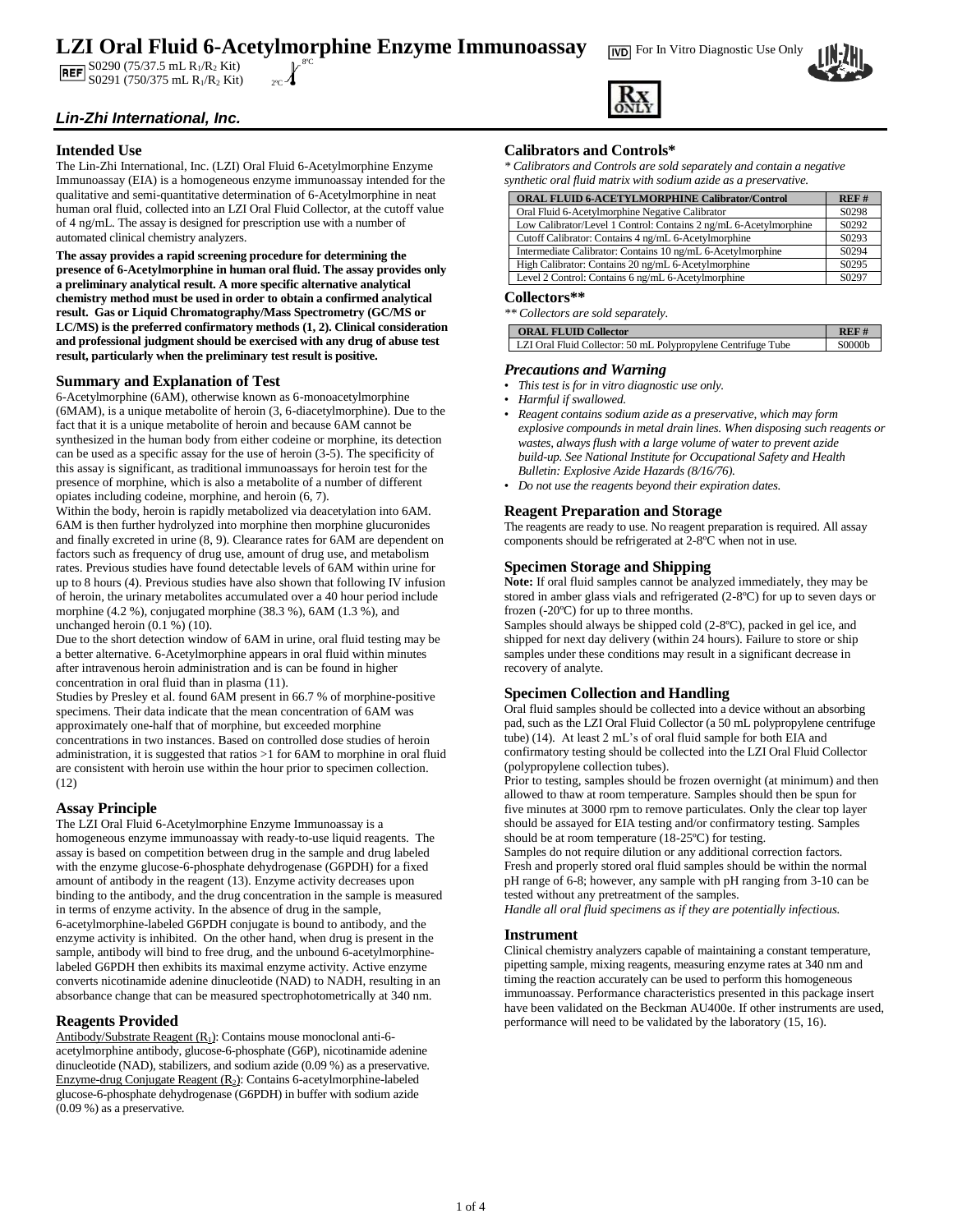## **Assay Procedure**

Analyzers with the specifications indicated above are suitable for performing this homogeneous enzyme immunoassay. Refer to the specific parameter used for each analyzer before performing the assay. Typical Oral Fluid 6AM assay parameters used for the Beckman AU400e analyzer include a 36 μL sample, 90 μL of antibody reagent (R<sub>1</sub>), and 45 μL of enzyme conjugate reagent (R<sub>2</sub>) in 37ºC incubation temperature, 13-18 reading points, and 340 nm primary wavelength.

For qualitative analysis, use the 4 ng/mL as the cutoff calibrator. For semiquantitative analysis, use all five calibrators to calibrate the assay.

Recalibration should be performed after reagent bottle change or if there is a change in calibrators or reagent lot. Two levels of controls are also available for monitoring the cutoff level: 2 ng/mL and 6 ng/mL.

### **Calibration and Quality Control**

Good laboratory practices recommend the use of at least two levels of control specimens (one positive and one negative control near the cutoff) to ensure proper assay performance. Controls should be run with each new calibration and after specific maintenance or troubleshooting procedures as detailed in the instrument system manual. Each laboratory should establish its own control frequency. If any trends or sudden change in control values are observed, review all operating parameters, or contact LZI technical support for further assistance. Laboratories should comply with all federal, state, and local laws, guidelines, and regulations.

### **Results**

**Note:** A positive test result does not always mean a person took illegal drugs and a negative test result does not always mean a person did not take illegal drugs. There are a number of factors that influence the reliability of drug tests.

**Qualitative:** The cutoff calibrator, which contains 4 ng/mL of 6AM, is used as a reference for distinguishing positive from negative samples. A sample with a change in absorbance (ΔOD, mAu) equal to or greater than that obtained with the cutoff calibrator is considered positive. A sample with a change in absorbance (ΔOD, mAu) lower than that obtained with the cutoff calibrator is considered negative.

**Semi-Quantitative:** The semi-quantitative mode is for purposes of (1) enabling laboratories to determine an appropriate dilution of the specimen for verification by a confirmatory method such as GC/MS, or (2) permitting laboratories to establish quality control procedures. This mode requires a calibration curve that can be established with the five assay calibrators.

#### **Limitations**

- *1. A positive result from the assay indicates only the presence of 6AM. The test is not intended for quantifying this single analyte in samples.*
- *2. A positive result does not necessarily indicate drug abuse.*
- *3. A negative result does not necessarily mean a person did not take heroin.*
- *4. There is a possibility that other substances and/or factors not listed above may interfere with the test and cause incorrect results (e.g., technical or procedural error, fluid intake, endogeneous or exogeneous interferents).*
- *5. Positive results should be confirmed by other affirmative, analytical chemistry methods (e.g., chromatography), preferably GC/MS or LC/MS.*
- *6. The test is designed for use with human oral fluid only.*

#### **Typical Performance Characteristics**

The results shown below were performed with a Beckman AU400e automated chemistry analyzer.

#### **Precision:**

**4 ng/mL Cutoff Result: Total Precision Within Run Sample [ ] (ng/mL) % of Cutoff # Samples EIA Result # Samples EIA Result** 0 ng/mL 0 % 80 80 Neg 20 20 Neg 1 ng/mL 25 % 80 80 Neg 20 20 Neg 2 ng/mL 50 % 80 80 Neg 20 20 Neg 3 ng/mL 75 % 80 80 Neg 20 20 Neg  $4 \text{ ng/mL}$  100 % 80  $\frac{32 \text{ Pos}}{49 \text{ Npc}}$ 32 Pos/ 20 8 Pos/<br>48 Neg 20 12 Neg 12 Neg 5 ng/mL 125 % 80 80 Pos 20 20 Pos<br>6 ng/mL 150 % 80 80 Pos 20 20 Pos 0 ng/mL 150 % 80 80 Pos 20 20 Pos<br>7 ng/mL 175 % 80 80 Pos 20 20 Pos 7 ng/mL 175 % 80 80 Pos 20 20 Pos 8 ng/mL 200 % 80 80 Pos 20 20 Pos

Semi-quantitative analysis: The following concentrations were determined with reference curves from five calibrators. Results (ng/mL) are as follows:

Qualitative analysis: The following concentrations were evaluated. Results (ΔOD, mAu) are as follows:

| 4 ng/mL Cutoff Result: |        |                | <b>Total Precision</b> | <b>Within Run</b> |          |  |
|------------------------|--------|----------------|------------------------|-------------------|----------|--|
| Sample [               | $%$ of | #              | <b>EIA</b>             | #                 | EIA      |  |
| $\vert$ (ng/mL)        | Cutoff | <b>Samples</b> | <b>Result</b>          | <b>Samples</b>    | Result   |  |
| $0$ ng/mL              | 0 %    | 80             | 80 Neg                 | 20                | $20$ Neg |  |
| $1$ ng/mL              | 25 %   | 80             | 80 Neg                 | 20                | $20$ Neg |  |
| $2$ ng/mL              | 50 %   | 80             | 80 Neg                 | 20                | 20 Neg   |  |
| $3$ ng/mL              | 75 %   | 80             | 80 Neg                 | 20                | 20 Neg   |  |
| $4$ ng/mL              | 100 %  | 80             | 18 Pos/                | 20                | $4$ Pos/ |  |
|                        |        |                | 62 Neg                 |                   | 16 Neg   |  |
| $5$ ng/mL              | 125 %  | 80             | 80 Pos                 | 20                | 20 Pos   |  |
| $6$ ng/mL              | 150 %  | 80             | 80 Pos                 | 20                | 20 Pos   |  |
| $7$ ng/mL              | 175 %  | 80             | 80 Pos                 | 20                | 20 Pos   |  |
| $8$ ng/mL              | 200 %  | 80             | 80 Pos                 | 20                | 20 Pos   |  |

**Accuracy:** A total of 150 unaltered clinical specimens were tested with the Oral Fluid 6-Acetylmorphine Enzyme Immunoassay and confirmed by GC/MS. Specimens having a 6AM concentration greater than 4 ng/mL by GC/MS are defined as positive, and specimens with concentrations below 4 ng/mL by GC/MS are defined as negative in the table below. Near cutoff samples are defined as  $\pm$  50 % of the cutoff value. The correlation results are summarized as follows:

Semi-Quantitative Accuracy Study:

| $4$ ng/mL<br><b>Cutoff</b> | Neg | $<$ 50 %<br>of the<br>cutoff | <b>Near</b><br>Cutoff<br>Neg | <b>Near</b><br><b>Cutoff</b><br>Pos | $> 50 \%$<br>above the<br>cutoff | $\frac{0}{0}$<br>Agree-<br>ment |
|----------------------------|-----|------------------------------|------------------------------|-------------------------------------|----------------------------------|---------------------------------|
| <b>Positive</b>            |     |                              |                              | 10                                  | 89                               | 99.0%                           |
| <b>Negative</b>            | 20  | 14                           | 16                           | 1 *                                 |                                  | 100.0%                          |

The following table has the result for the discordant sample:

| <b>Cutoff Value</b><br>$4$ ng/mL                  | <b>Assay Result</b> |                          | <b>Sample Testing Method</b> |                          |  |
|---------------------------------------------------|---------------------|--------------------------|------------------------------|--------------------------|--|
| <b>GC/MS</b><br><b>Sample</b><br>Value<br>(ng/mL) |                     | Pos/Neg<br><b>Result</b> | <b>LZI EIA</b><br>(ng/mL)    | Pos/Neg<br><b>Result</b> |  |
| $51*$                                             |                     |                          | 3.5                          | ۰                        |  |

Qualitative Accuracy Study:

| $4$ ng/mL<br><b>Cutoff</b> | Neg | $<$ 50 %<br>of the<br>cutoff | <b>Near</b><br>Cutoff<br>Neg | <b>Near</b><br><b>Cutoff</b><br>Pos | $> 50 \%$<br>above the<br>cutoff | $\frac{0}{0}$<br>Agree-<br>ment |
|----------------------------|-----|------------------------------|------------------------------|-------------------------------------|----------------------------------|---------------------------------|
| <b>Positive</b>            |     |                              |                              |                                     | 89                               | 98.0%                           |
| <b>Negative</b>            | 20  | 14                           | 16                           | つ*                                  |                                  | 100.0%                          |

The following table has the result for the discordant sample:

| <b>Cutoff Value</b><br>$4$ ng/mL | <b>Assay Result</b>                          |                          | <b>Sample Testing Method</b> |                                    |                          |
|----------------------------------|----------------------------------------------|--------------------------|------------------------------|------------------------------------|--------------------------|
| <b>Sample</b>                    | GC/MS<br>Value<br>$\mathbf{np}(\mathbf{mL})$ | Pos/Neg<br><b>Result</b> |                              | <b>EIA Cutoff</b><br>Rate<br>(mAu) | Pos/Neg<br><b>Result</b> |
| 51*                              | 4.2                                          |                          | 662.9                        | 678.6                              | $\overline{\phantom{a}}$ |
| $52*$                            | 4.4                                          |                          | 675.3                        | 701.6                              | ٠                        |

**Analytical Recovery:** To demonstrate linearity for purposes of sample dilution and quality control (see semi-quantitative results section), pooled human drug free oral fluid was spiked with 6AM and was serially diluted. Each sample was run in 10 replicates and the average was used to calculate the percent recovery.

| <b>Expected Value</b><br>(ng/mL) | <b>Observed Value</b><br>(ng/mL) | % Recovery |
|----------------------------------|----------------------------------|------------|
|                                  | 1.2                              | 120.0%     |
| $\overline{2}$                   | 2.2                              | 110.0%     |
| 4                                | 4.3                              | 107.5 %    |
| 6                                | 5.8                              | 96.7%      |
| 8                                | 8.1                              | 101.3%     |
| 10                               | 10.1                             | 101.0%     |
| 12                               | 12.1                             | 100.8%     |
| 14                               | 15.0                             | 107.1 %    |
| 16                               | 16.8                             | 105.0 %    |
| 18                               | 18.8                             | 104.4 %    |
| 20                               | 20.6                             | 103.0%     |

**Specificity:** The cross reactivity of structurally related compounds were tested by spiking various concentrations of each substance into pooled human drug-free oral fluid, and then evaluated with the assay's calibrated dose-response curve. The following table summarizes the approximate quantity of each compound that is equivalent in assay reactivity (within  $\pm 25$  %) to the 4 ng/mL 6AM cutoff.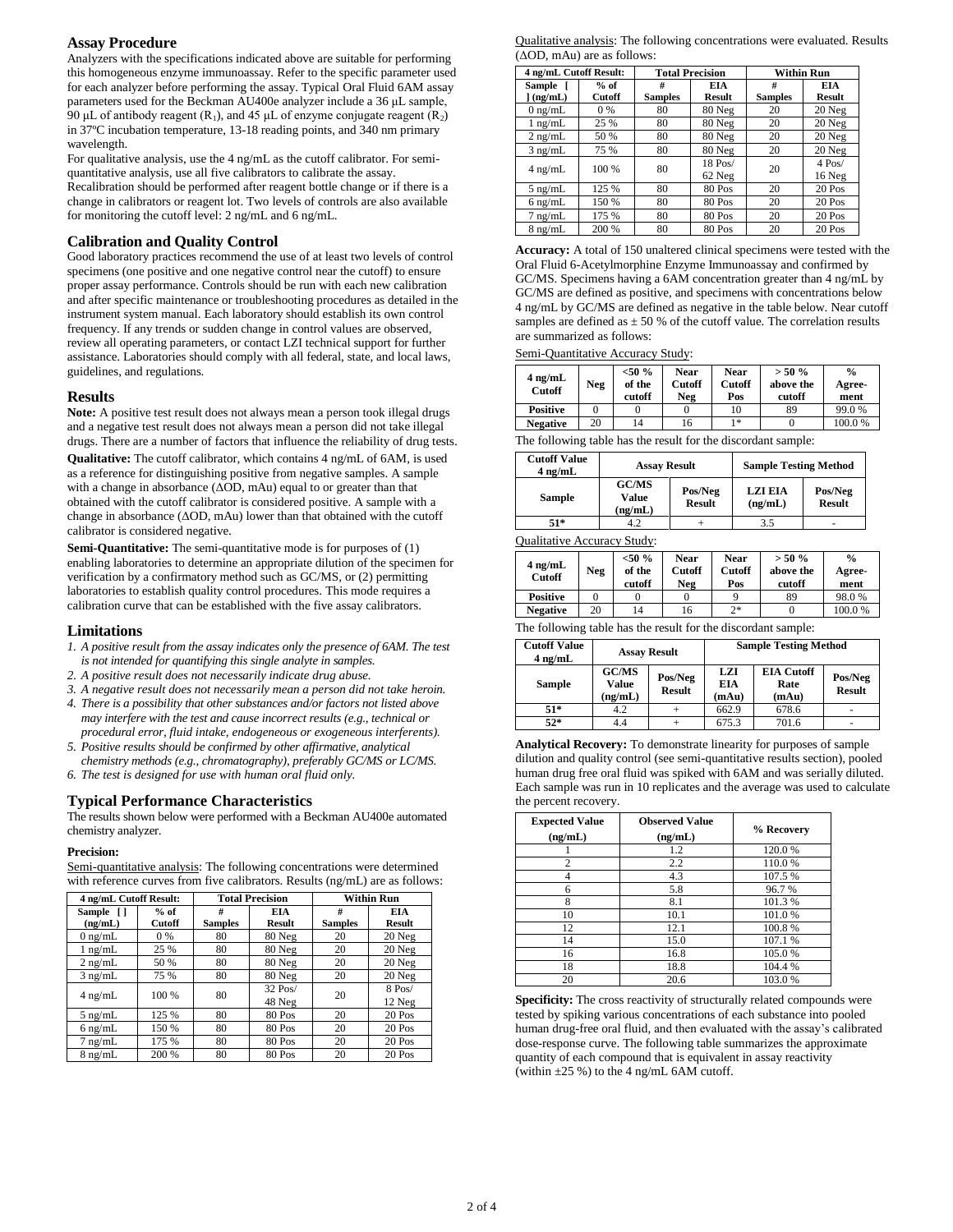| Cross-reactant         | <b>Spiked</b><br>Concentration<br>(ng/mL) |        | % Cross<br><b>Reactivity</b> |
|------------------------|-------------------------------------------|--------|------------------------------|
| Codeine                | 100,000                                   | 0.5    | 0.00%                        |
| Dextromethorphan       | 100,000                                   | 0.4    | 0.00%                        |
| Dihydrocodeine         | 100,000                                   | 0.0    | 0.00%                        |
| Heroin                 | 200                                       | 5.6    | 2.78 %                       |
| Hydrocodone Bitartrate | 100,000                                   | 0.2    | 0.00%                        |
| Hydromorphone          | 100,000                                   | 1.1    | 0.00%                        |
| Imipramine             | 100,000                                   | 0.4    | 0.00%                        |
| Levorphanol            | 100,000                                   | 0.4    | 0.00%                        |
| Meperidine             | 100,000                                   | 0.6    | 0.00%                        |
| Morphine               | 100,000                                   | 0.2    | 0.00%                        |
| M3G                    | 100,000                                   | 0.4    | 0.00%                        |
| M6G                    | 100,000                                   | 0.2    | 0.00%                        |
| Nalophine              | 100,000                                   | 1.4    | 0.00 %                       |
| Naloxone               | 100,000                                   | 0.0    | 0.00%                        |
| Naltrexone             | 100,000                                   | 0.5    | 0.00%                        |
| Norcodeine             | 100,000                                   | 0.2    | 0.00%                        |
| Normorphine            | 100,000                                   | 2.0    | 0.00%                        |
| Oxycodone              | 100,000                                   | 0.4    | 0.00%                        |
| Oxymorphone            | 100,000                                   | $-1.1$ | 0.00%                        |

*There is a possibility that metabolites of the compounds listed above may interfere with the 6-Acetylmorphine immunoassay and cause false results.*

#### **Structurally Unrelated Pharmacological Compounds:**

The following structurally unrelated compounds were spiked into into pooled human drug-free oral fluid to the desired concentrations, split into portions, and then spiked with 6AM to a final concentration of 0 ng/mL, the negative control concentration of 2 ng/mL, or the positive control concentration of 6 ng/mL. The spiked solutions were evaluated against the assay's calibration curve. Results indicate there is no major interference with these compounds. Results are summarized in the following table:

|                        | Spiked  |                         | Spiked 6AM Concentration (ng/mL) |                  |                  |  |  |
|------------------------|---------|-------------------------|----------------------------------|------------------|------------------|--|--|
| <b>Cross-reactant</b>  | $\Box$  | $\overline{0}$<br>ng/mL | $\frac{0}{\alpha}$               | ng/mL            | 6<br>ng/mL       |  |  |
|                        | (ng/mL) |                         | <b>Cross</b>                     | Control          | Control          |  |  |
| 11-nor-∆9-THC-         |         |                         |                                  |                  |                  |  |  |
| <b>COOH</b>            | 100,000 | 0.1                     | 0.00%                            | 1.6              | 6.3              |  |  |
| Acetaminophen          | 100,000 | 0.0                     | 0.00 %                           | 2.1              | $\overline{5.3}$ |  |  |
| Acetylsalicylic        |         |                         |                                  |                  |                  |  |  |
| Acid                   | 100,000 | 0.3                     | 0.00%                            | 3.0              | 7.3              |  |  |
| Amitriptyline          | 100,000 | $-0.1$                  | 0.00%                            | $\overline{2.6}$ | 7.5              |  |  |
| Benzoylecgonine        | 100,000 | 0.1                     | 0.00 %                           | 2.3              | 6.5              |  |  |
| Brompheniramine        | 100,000 | 0.0                     | 0.00 %                           | 2.1              | 6.2              |  |  |
| Caffeine               | 100,000 | 0.3                     | 0.00%                            | 2.6              | 7.0              |  |  |
| Chlorpomazine          | 100,000 | $-0.2$                  | 0.00%                            | 2.3              | 6.7              |  |  |
| Desipramine            | 100,000 | $-0.2$                  | 0.00%                            | 2.7              | 7.3              |  |  |
| Diazepam               | 100,000 | $-0.1$                  | 0.00%                            | 2.0              | 7.1              |  |  |
| Digoxin                | 100,000 | $-0.1$                  | 0.00%                            | 2.7              | $7.0\,$          |  |  |
| Diphenhydramine        | 100,000 | 0.0                     | 0.00%                            | 2.6              | 6.6              |  |  |
| Doxepin                | 100,000 | $-0.1$                  | 0.00%                            | 1.7              | 6.8              |  |  |
| Fluoxetine             | 100,000 | $-0.2$                  | 0.00%                            | 2.0              | 6.9              |  |  |
| Hydroxyzine<br>Pamoate | 100,000 | $-0.1$                  | 0.00%                            | 2.5              | 6.5              |  |  |
| Ibuprofen              | 100,000 | $-0.2$                  | 0.00%                            | 3.0              | 7.0              |  |  |
| Methadone              | 100,000 | 0.0                     | 0.00%                            | 2.0              | 8.1              |  |  |
| Methamphetamine        | 100,000 | $-0.1$                  | 0.00%                            | 2.4              | 6.2              |  |  |
| Oxazepam               | 100,000 | $-0.1$                  | 0.00 %                           | 2.2              | 6.9              |  |  |
| Phencyclidine          | 100,000 | $-0.6$                  | 0.00%                            | 1.7              | 6.6              |  |  |
| Phenobarbital          | 100,000 | 0.3                     | 0.00%                            | 2.5              | 6.8              |  |  |
| Propoxyphene           | 100,000 | 0.3                     | 0.00%                            | 2.8              | 6.5              |  |  |
| Ranitidine             | 100,000 | $-0.1$                  | 0.00%                            | 2.2              | 6.5              |  |  |
| Secobarbital           | 100,000 | $-0.2$                  | 0.00%                            | 1.8              | 6.7              |  |  |
| Triprolidine           | 100,000 | 0.0                     | 0.00%                            | 2.6              | 6.9              |  |  |

*It is possible that other substances and/or factors not listed above may interfere with the test and cause false results.*

#### **Interference: Endogenous Substances**

The following endogenous compounds were spiked into pooled human drugfree oral fluid to the desired concentrations, split into portions, and then spiked with 6AM to a final concentration of  $\overline{0}$  ng/mL, the negative control concentration of 2 ng/mL, or the positive control concentration of 6 ng/mL. The spiked solutions were evaluated against the assay's calibration curve. Results indicate there is no major interference with these compounds at physiological relevant concentrations as all spiked samples gave correct responding positive/negative results against the cutoff value of 4 ng/mL. Results are summarized in the following table:

#### **Interference: Endogenous Substances, continued:**

|                               |                   | <b>Spiked 6AM Concentration</b> |                             |                       |  |
|-------------------------------|-------------------|---------------------------------|-----------------------------|-----------------------|--|
| <b>Interfering Substances</b> | Spiked<br>(mg/mL) | 0<br>ng/mL                      | (ng/mL)<br>ng/mL<br>Control | 6<br>ng/mL<br>Control |  |
| Albumin                       | 15                | $-1.1$                          | 1.1                         | 4.7                   |  |
| Ascorbic Acid                 | 3                 | $-0.5$                          | 1.3                         | 4.4                   |  |
| <b>Bilirubin</b>              | 0.15              | 0.2                             | 1.7                         | 6                     |  |
| hemoglobin                    | 3                 | 0.2                             | 1.7                         | 5.7                   |  |
| IgA                           |                   | $-0.3$                          | 1.2                         | 5.4                   |  |
| $Salivary-\alpha-Amylase$     | $1000$ U/mL       | $-0.4$                          | 1.3                         | 4.9                   |  |
| Cholesterol                   | 0.45              | 0.2                             | 2.2                         | 6.9                   |  |
| Continine                     | 0.01              | $-0.1$                          | $\mathfrak{D}$              | 6.3                   |  |
| Y-globulin                    | 0.8               | 0.2                             | 2.3                         | 7.3                   |  |
| Nicotine                      | 0.03              | 0.1                             | 2.4                         | 7.1                   |  |

*Ascorbic acid concentrations above 3 mg/mL cause false-negative results.*

#### **Interference: Exogenous Substances**

The following potentially interfering compounds were spiked into pooled human drug-free oral fluid to the desired concentrations, split into portions, and then spiked with 6AM to a final concentration of 0 ng/mL, the negative control concentration of 2 ng/mL, or the positive control concentration of 6 ng/mL. The spiked solutions were evaluated against the assay's calibration curve. Results indicate there is no major interference with these compounds at physiologically relevant concentrations as all spiked samples gave correct corresponding positive/negative results against the cutoff value of 4 ng/mL. Results are summarized in the following table:

|                               | Spiked             | <b>Spiked 6AM Concentration</b><br>(ng/mL) |                       |                       |  |
|-------------------------------|--------------------|--------------------------------------------|-----------------------|-----------------------|--|
| <b>Interfering Substances</b> | U<br>$(\%V/V)$     | 0<br>ng/mL                                 | 2<br>ng/mL<br>Control | 6<br>ng/mL<br>Control |  |
| Alcohol (Ethanol)             | 5                  | 0.5                                        | 2.4                   | 6.3                   |  |
| Cough (Mucinex)               | 5                  | 0.1                                        | 2.0                   | 6.2                   |  |
| Cranberry juice               | 5                  | 0.3                                        | 2.3                   | 5.8                   |  |
| Hydogen Peroxide              | $\overline{c}$     | $-1.0$                                     | 2.2                   | 6.0                   |  |
| Mouthwash                     | 5                  | 0.3                                        | 2.7                   | 6.2                   |  |
| Soft drink (Sprite)           | 5                  | 0.3                                        | 2.3                   | 6.9                   |  |
| Sodium Chloride               | $18 \text{ ng/mL}$ | 0.4                                        | 2.5                   | 7.2                   |  |
| Sugar                         | $50 \text{ mg/mL}$ | 0.2                                        | 2.1                   | 7.5                   |  |
| Toothpaste (Crest)            | 2.5                | $-0.3$                                     | 2.4                   | 6.6                   |  |
| Coffee                        | 5                  | 0.1                                        | $\overline{c}$        | 6.2                   |  |
| Milk                          | 5                  | $-0.1$                                     | $\mathfrak{D}$        | 7                     |  |
| Orange juice                  | 5                  | $-0.2$                                     | 1.8                   | 6.2                   |  |
| Cola (Coke)                   | 5                  | 0.1                                        | 2.2                   | 7.4                   |  |
| Tea                           | 5                  | 0.0                                        | 2.0                   | 6.4                   |  |

#### **Interference: pH**

Pooled human drug-free oral fluid was adjusted to various pH ranges and then spiked with 6AM to a final concentration of 0 ng/mL, the negative control concentration of 2 ng/mL, or the positive control concentration of 6 ng/mL. The spiked solutions were evaluated against the assay's calibration curve. Results indicate that there is no major interference at various pH ranges and all spiked samples gave correct responding positive/negative results against the cutoff value of 4 ng/mL. Results are summarized in the following table:

| pH Interference | Spiked | <b>Spiked 6AM Concentration</b><br>(ng/mL) |                      |                      |
|-----------------|--------|--------------------------------------------|----------------------|----------------------|
|                 |        | $\Omega$<br>ng/mL                          | $2$ ng/mL<br>Control | $6$ ng/mL<br>Control |
| pH <sub>3</sub> | N/A    | $-0.3$                                     | 1.5                  | 5.1                  |
| pH4             | N/A    | $-0.3$                                     | 1.5                  | 5.8                  |
| pH 5            | N/A    | $-0.2$                                     | 1.8                  | 5.5                  |
| pH <sub>6</sub> | N/A    | $-0.3$                                     | 1.7                  | 5.7                  |
| pH7             | N/A    | 0.1                                        | 1.7                  | 6.6                  |
| pH8             | N/A    | 1.0                                        | 2.5                  | 7.2                  |
| pH9             | N/A    | 0.0                                        | 2.3                  | 7.0                  |
| pH 10           | N/A    | $-0.1$                                     | 2.1                  | 7.1                  |

#### **Bibliography:**

- 1. Urine Testing for Drug of Abuse, National Institute on Drug Abuse (NIDA) Research Monograph 73, (1986).
- 2. Mandatory Guidelines for Federal Workplace Drug Testing Program, National Institute on Drug Abuse, Federal Register, **53**(69): 11970 (1988).
- 3. Meadway, C., George, S., and Braithwaite, R., Opiate concentrations following the ingestion of poppy seed products – evidence for 'the poppy seed defense'. *Forensic Sci. Intl.* **96**: 29-38 (1998).
- 4. Cone, E.J., Welch, P., Mitchell, J.M., and Paul, B.D., Forensic drug testing for opiates: I. Detection of 6-acetylmorphine in urine as an indicator of recent heroin exposure; drug and assay considerations and detection times. *J. Anal. Toxicol.* **15**: 1–7 (1991).